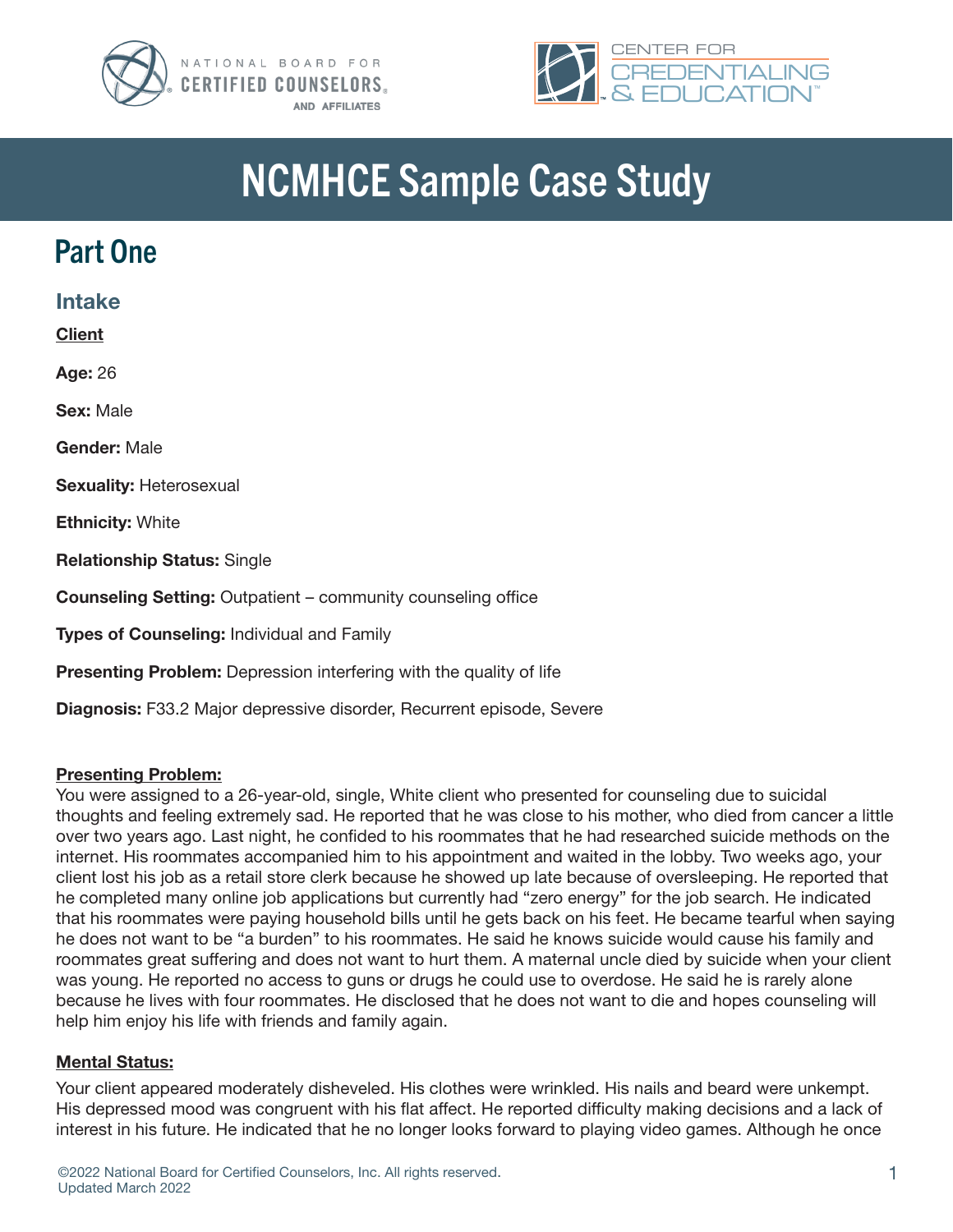loved to read books, he hasn't read anything for months. In the past, he was known as a "Potterhead" for his love of the Harry Potter books. Your client said that before his mother's death, he usually drank a couple of beers on weekends. Now he drinks a six-pack of beer most nights. There was no evidence of hallucinations or delusions. Your client indicated that he has had prior depressive episodes and is non-adherent to antidepressant medication. His primary care physician prescribed antidepressants after his mother died, but he stopped taking them. He revealed that in the past month he has been feeling "down" most days. He has been sleeping 10–12 hours per night, more than is typical for him.

#### Family History:

Your client identified his roommates as his "true family." He has been estranged from his father for two years. He stated his father is very demanding and "bribes" him with money to attend university. Your client said he has "no interest" in attending school. Your client's mother had periods of depression during your client's childhood. Your client is the youngest of three children and is on good terms with his siblings, but he rarely talks with them, as they live out of state. At the end of the intake session, your client agreed to talk with his primary care physician about resuming antidepressant medications.

1. What behavior disclosed during the mental status examination affirms your client's diagnosis?

- A. Your client chooses not to take prescribed antidepressant medication.
- B. Your client experienced the death of someone they had a close relationship with.
- C. Your client appears disheveled and presents in unkempt clothing.
- D. Your client experiences hypersomnia every day or nearly every day of the week.

2. What in the intake leads you to affirm the severity of his diagnosis?

#### A. Your client meets distress and manageability criteria.

- B. Your client meets the suicide risk criteria.
- C. Your client meets episode recurrence criteria.
- D. Your client meets the risk and prognostic criteria.
- 3. What therapeutic metaphors would be useful in building rapport with your client?

#### A. alluding to references from his previous readings

- B. guided imagery you developed to help him relax and be mindful
- C. self-disclosure of your past battles with depression and loss
- D. references from the *Diagnostic and Statistical Manual of Mental Disorders (DSM-5)*
- 4. What would prompt you to assess your client for a co-occurring disorder?
	- A. Your client has adjustment issues due to a career problem.
	- B. Your client's affect and disorganized thinking indicate a thought disorder.
	- C. Your client's loss of an attachment figure places him at risk for bereavement.
	- D. Your client has given up recreational activities because of substance use.
- 5. What is the long-term therapeutic goal for this client?

#### A. reduction of depressive and suicidal symptoms

- B. improve social and occupational functioning
- C. explore trauma and bereavement issues
- D. reduction of alcohol and substance use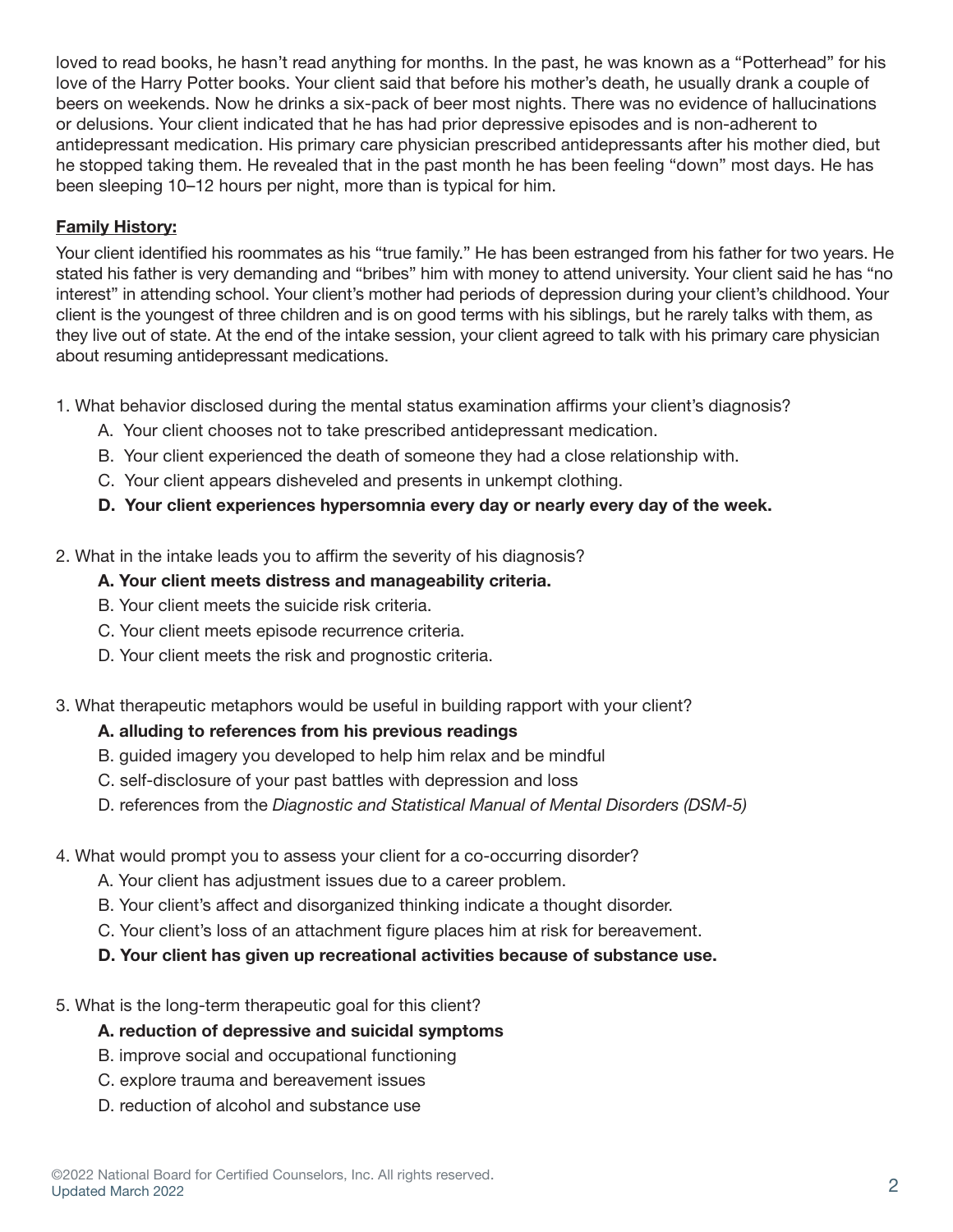## Part Two

### Second session, two days after the initial intake:

Your client arrived on time for his second session. He was mildly disheveled, wearing a wrinkled t-shirt and jeans. He made fair eye contact. He reported that he had resumed taking what is left of his medications and scheduled an appointment with his primary care physician. He indicated feeling "tired, but a little less sad." He denied having any suicidal thoughts since the intake. He disclosed an increase in his drinking but said he was okay with it. He said that instead of going to a job interview, he and a "group of guys went drinking." Although it "was fun," the next day he "felt miserable." Today, "everything is boring again, and nothing is ever going to change for me." You kept the session focused on building trust and understanding the factors that contributed to his suicidal thoughts. Your client expressed confusion about how his emotions become overwhelming and turn into depression. You expressed empathy and introduced the concept of cognitive behavioral therapy and the consequences of suppressing emotions. You ask your client to journal his internal self-talk as homework and schedule his next session.

- 6. How would you reflect the meaning of the client's recounting of the other night's drinking episode?
	- A. "You want some risk and adventure in your life, but without the consequences."
	- B. "You felt alive the other night, but now you are back to your depressed, boring life."
	- C. "Life is full of ups and downs, and it will take time before your medications work again."
	- D. "You feel miserable and bored after taking the guys out drinking."
- 7. How would you help your client understand the rigidity of his thought process about his depression?
	- A. Inform your client that his thoughts do predict his future behaviors and decisions.
	- B. Inform your client that his thoughts are just thoughts in the present moment.
	- C. Inform your client that he has full control over his depression and symptoms.
	- D. Inform your client that he can control situations and triggers to his depression.
- 8. What information in this session indicates your client is at an increased risk for suicide?
	- A. He felt miserable after a night of drinking.
	- B. His dress and appearance remain disheveled.
	- C. He decided not to attend the scheduled job interview.
	- D. He isn't concerned about how much beer he drinks.
- 9. What insights from the homework would you hope to elicit from your client?
	- A. His depression and suicidal thoughts are based on the losses in his life.
	- B. His past trauma should be processed and worked through before healing can begin.
	- C. His past trauma caused the pain and suffering he is experiencing in his daily life.
	- D. His depression and suicidal thoughts are based on how he interprets his past experiences.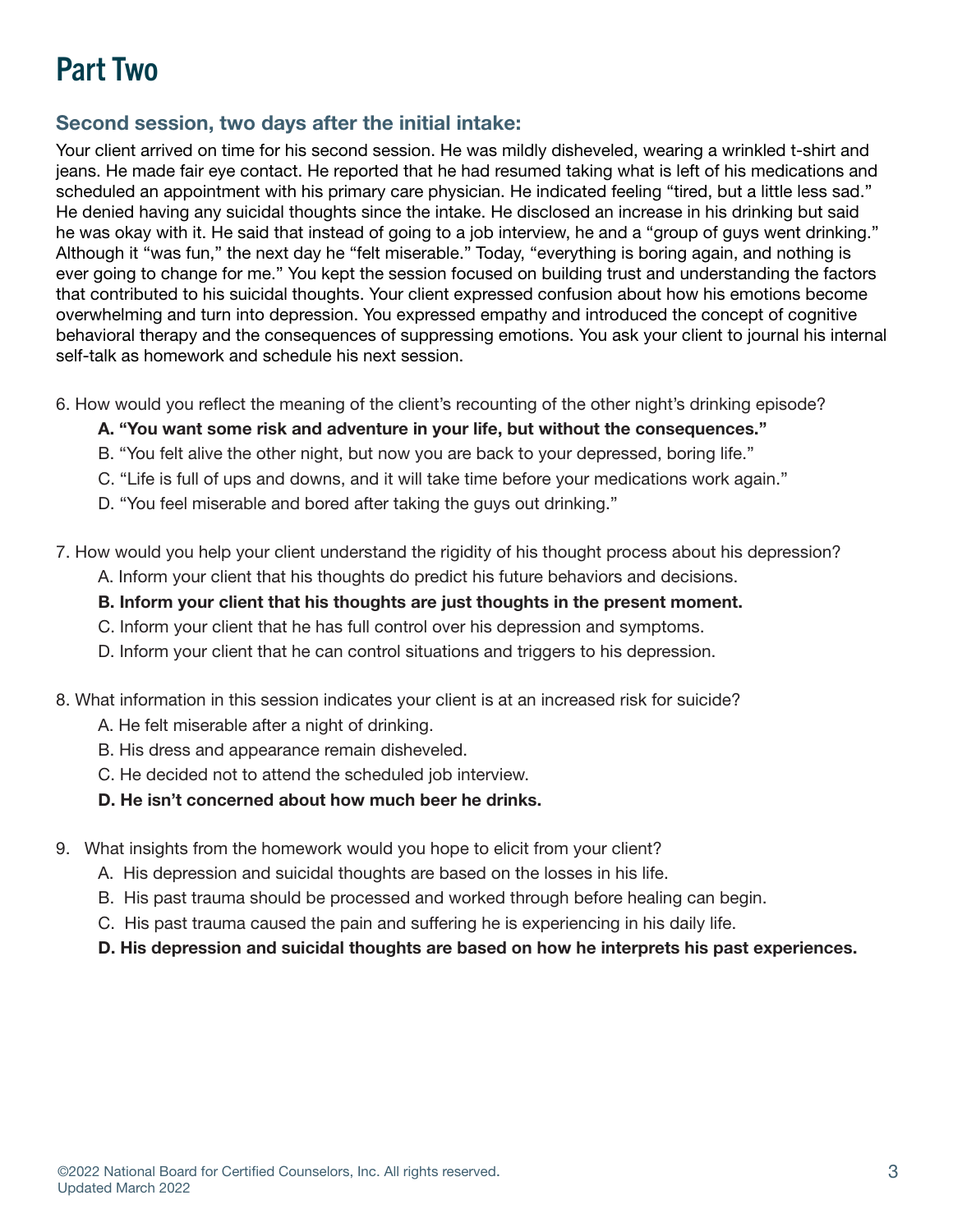# Part Three

### Fourth session, two weeks after the initial session:

Your client arrived on time for the session and was dressed inappropriately for the weather and season. He reported medication adherence and said he planned to pick up a refill. You praised him for medication compliance, but he stated, "The meds might be helping, but what works best is a few beers." He denied suicidal thoughts and said he feels reasonably content with his life. When you asked more about his drinking, he confessed that his roommates have threatened to "not support" him anymore if he doesn't quit spending his money on beer instead of rent. He said, "Screw them, I thought they cared about me and were family."

Your client indicated he wanted to re-establish his relationship with his father but has found this difficult. Each time he has scheduled a time to get together with his father, he (your client) backs out at the last moment and goes to a bar to drink instead. You rejected your client's suggestion that his anger at his father was proportionate to his father's offer to pay for schooling and encouraged him to admit his anger was related to his feelings of abandonment. Your client changed the subject and reported other treatment progress. You assigned cognitive behavioral homework for the next session.

- 10. What question would you ask to develop a discrepancy within the client, to move him toward change?
	- A. "Help me understand how you want to re-establish a relationship with your father, but keep avoiding him?"
	- B. "What intrinsic values do you possess that help to get you motivated and moving in the morning?"
	- C. "When comparing your mother and father, to which parent do you believe you are most similar?"
	- D. "Why so much anger toward your father, when he has only wanted to help you and give you a future career?"
- 11. From a motivational interviewing approach, what intervention was used that may have threatened the relationship?
	- A. Your affirmations were premature, as more work needs to be done with his father.

#### B. You directly confronted your client and his anger toward his father.

- C. You allowed the client to change the subject instead of staying on task and on topic.
- D. You misinterpreted his drinking problem with his feelings of anger toward his father.
- 12. What additional diagnosis would you recommend, based on the additional information from this and the last session?
	- A. Alcohol use disorder, Mild

#### B. Alcohol use disorder, Moderate

- C. Alcohol use disorder, Severe
- D. Alcohol use disorder, In early remission
- 13. From a transtheoretical perspective, how would you use an amplified reflection to your client's comments about his friend's lack of support for his daily drinking?
	- A. "Right. They should realize that having a few drinks helps you feel better."
	- B. "Your friends, who brought you in, don't care about you and only care about their money."
	- C. "Threatening to kick you out over rent money is something your dad would do!"
	- D. "People who support you should understand the value of personal decisions."